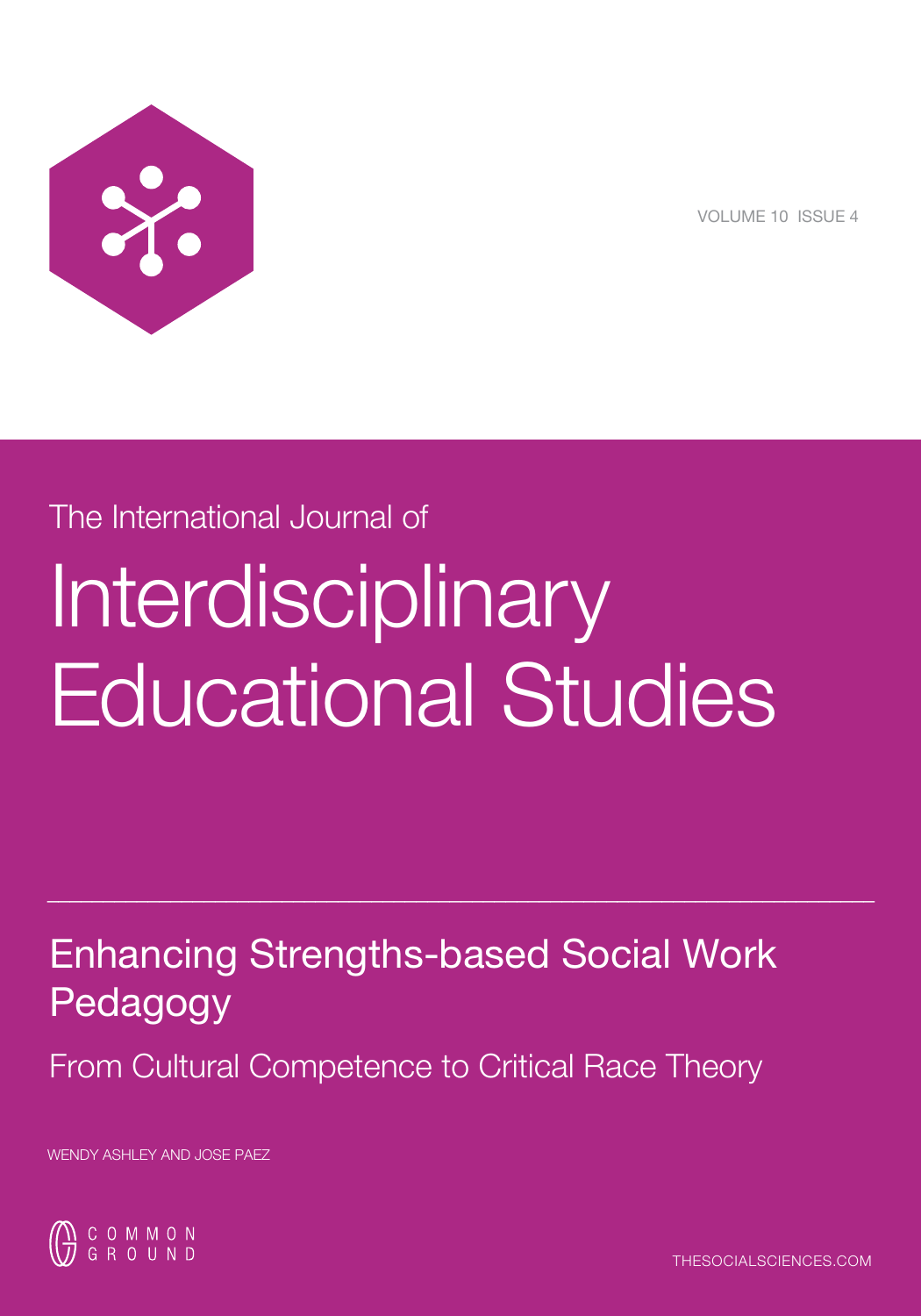#### **THE INTERNATIONAL JOURNAL OF INTERDISCIPLINARY EDUCATIONAL STUDIES** www.thesocialsciences.com

First published in 2015 in Champaign, Illinois, USA by Common Ground Publishing LLC www.commongroundpublishing.com

#### ISSN 2327-011X

© 2015 (individual papers), the author(s) © 2015 (selection and editorial matter) Common Ground All rights reserved. Apart from fair dealing for the purposes

of study, research, criticism or review as permitted under the applicable copyright legislation, no part of this work may be reproduced by any process without written permission from the publisher. For permissions and other inquiries, please contact cg-support@ommongroundpublishing.com.

*The International Journal of Interdisciplinary Educational Studies*  is peer-reviewed, supported by rigorous processes of criterionreferenced article ranking and qualitative commentary, ensuring that only intellectual work of the greatest substance and highest significance is published.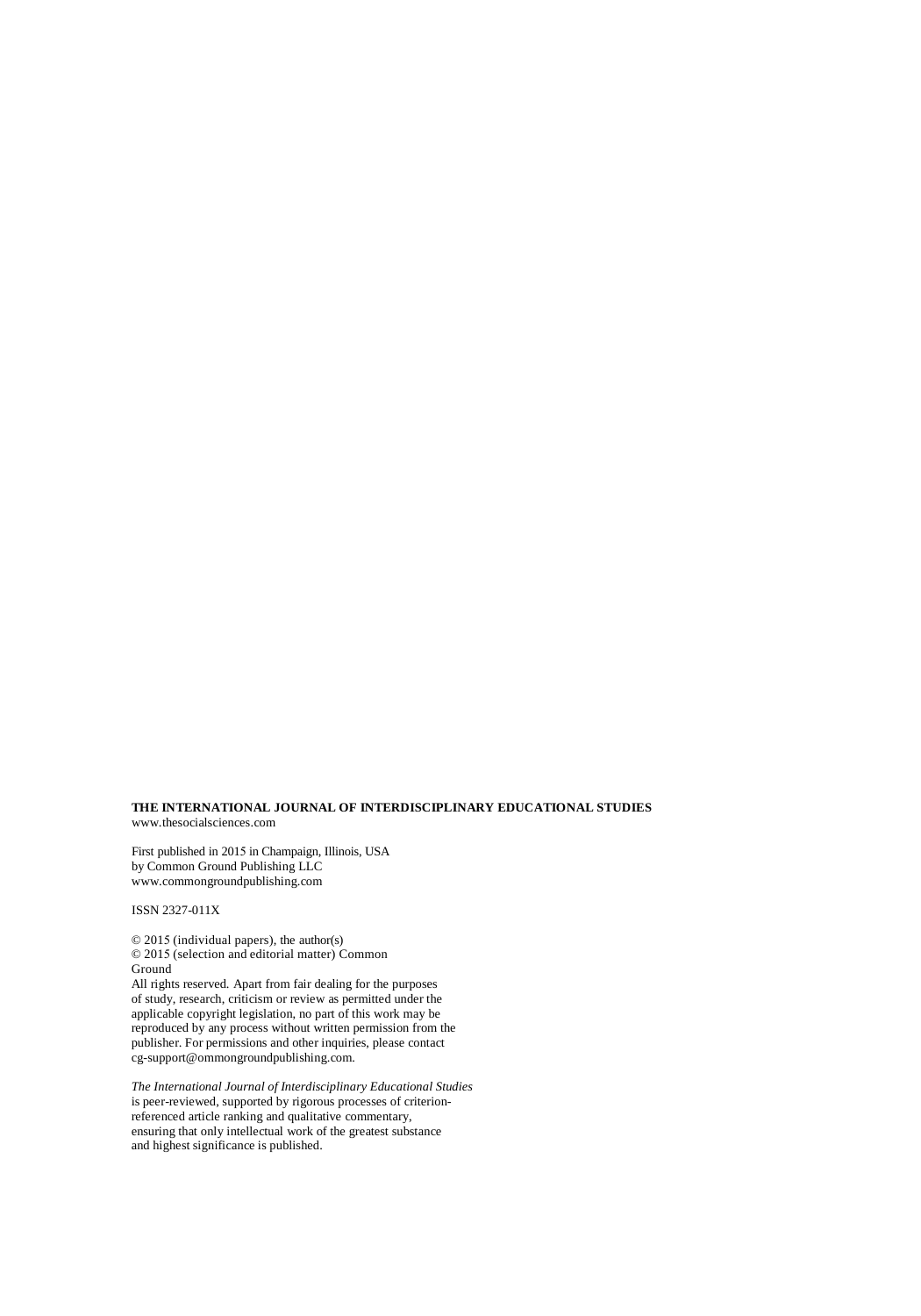# **Enhancing Strengths-based Social Work Pedagogy: From Cultural Competence to Critical Race Theory**

Wendy Ashley, California State University Northridge, USA Jose Paez, California State University Northridge, USA

*Abstract: This article analyzes the methods used to promote critical thinking and social justice-informed practice in graduate social work programs. Current models that dominate social work education engender challenges for students grappling with complexities of social justice, intersectionality, power, and privilege. Drawing from data obtained through mini focus groups held with MSW students at a public university, the authors endorse the implementation of a Critical Race Theory (CRT) model to provide a framework for concurrent diversity education and critical analysis of dominant ideology. The authors posit that utilizing a CRT model renovates social work pedagogy to a more strengthsbased approach that provides a framework for both conceptual understanding and practical application of intersectionality concepts.* 

*Keywords: Social Work Education, Critical Race Theory, Strengths-based Approach, Cultural Competence* 

# **Introduction**

 fundamental component of social work education is social justice advocacy. Multiculturalism and cultural competence models that have dominated social work education superficially address race, power and privilege, often resulting in students fundamental component of social work education is social justice advocacy.<br>
Multiculturalism and cultural competence models that have dominated social work<br>
experiencing a polarization between conceptual knowledge and comp application. Utilizing an approach that critically analyzes identity as it relates to power and privilege is critical in providing social work students with the knowledge base and skills to become effective practitioners.

Contemporary social work education endorses a strengths based approach. This perspective is promoted by the Council on Social Work Education, the nonprofit national association that is the sole accrediting organization for social work education in the United States (CSWE 2008). Despite the ubiquitousness of the strengths based approach in social work curriculum, deficit and pathology based orientations often invade academic instruction and practice models (McMurray et al. 2008). Social work students must balance newly acquired knowledge and skills, problem focused theoretical models, and the complexities of reimbursement mandates while maintaining a strengths based approach focusing on social justice. The impossibility of this charge widens the gap between conceptual knowledge and practice application, with students struggling to apply academic concepts in practice (Gray 2011; Rice and Girvin 2010).

In this article, the major concepts of Critical Race Theory (CRT) are summarized and compared with the antiquated multiculturalism and cultural competency models frequently taught in social work education. CRT is a theoretical model that epitomizes a strengths based orientation with critical analysis of diversity, privilege and oppression. This paper explores the authors' experience of teaching MSW students in a public university the CRT model in a CRT focused conference. The authors posited that the conference would improve students' ability to identify issues of race, power and privilege and provide them with a framework for implementation of critical racial analysis. Through mini focus groups held following the event, data and observations were obtained regarding students' experiences of differences in their perception of race related conflict in classroom and in practice settings before and after the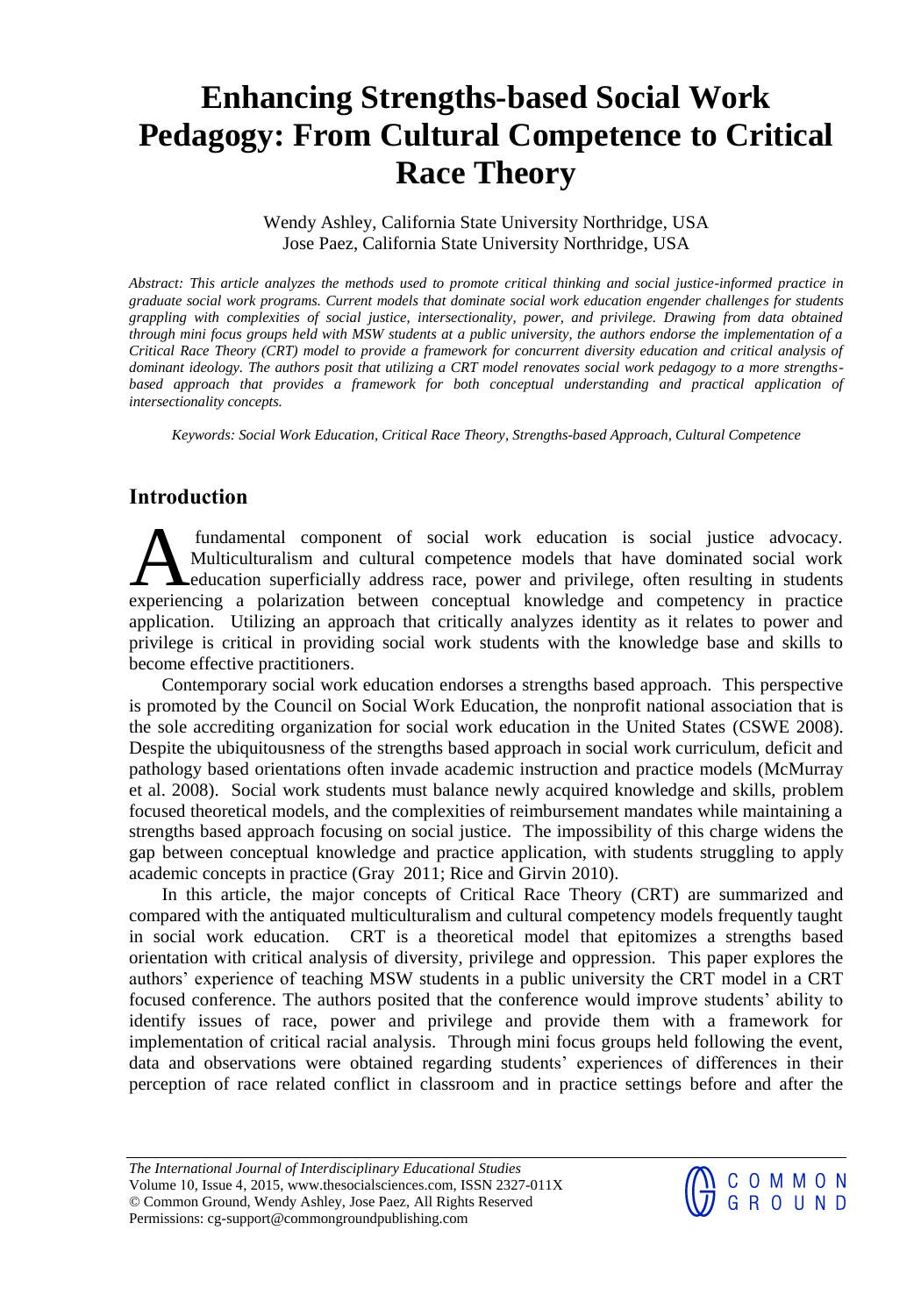#### **THE INTERNATIONAL JOURNAL OF INTERDISCIPLINARY EDUCATIONAL STUDIES**

training. The authors argue that implementation of CRT into social work pedagogy provides a social justice oriented, strengths based approach to social work practice.

# **Literature Review**

#### *Limitations of Current Models*

There are considerable flaws in the current multiculturalism and cultural competency models taught within social work pedagogy. Despite originating from a civil rights and social justice context, with a history of anti-oppressive aspirations, a superficial representation has become associated with multiculturalism and cultural competency. Multiculturalism is often characterized as a celebration of ethnocultural diversity, and has become a widely used catchall term often describing family patterns, historical legacies, rituals, beliefs, foods, and attire across the spectrum of diversity (Almeida et al. 2008; Kymlicka 2012). Reisch offers an extensive analysis of how the social work profession has evolved its understanding of culture and multiculturalism in an attempt to reflect contemporary views of racial equality and social justice, noting that multiculturalism became watered down as it began to include other diversity and identity markers (Reisch 2008, 788-804). Fish refers to this type of multiculturalism as "boutique multiculturalism," characterized by a cosmetic appreciation for the legitimacy of other cultures without the depth and acknowledgement necessary for true cultural humility (Fish 1997, 378- 395).

Cultural competency is defined as the awareness and skills to interact successfully with people of diverse cultural backgrounds (Hogan 2012). Critics of cultural competency assert that the current model denies racial oppression and upholds the assumption that culture is universally positive (Abrams and Moio 2009, 245-261; Jani at al. 2011, 283-301). Assuming this perspective, social workers are trained to view themselves as culturally proficient through acknowledgement and recognition of cultural difference. There is little need, then, to do more than simply consider such difference. What results is a perpetuation of colorblind racism (Bonilla-Silva 2006), impeding critical racial analysis of culture, dominant narratives and oppressive forces; issues of power and privilege are minimized or dismissed.

The current cultural competence model focuses on two major theoretical underpinnings: selfawareness to understand personal values that may impact practice and skill development that includes building knowledge about specific cultural groups and corresponding practice techniques (Rothman 2008). Critics argue that this perspective is unrealistic; self-awareness is a lifelong endeavor constantly in flux and skill development cannot be narrowly applied to specific groups (Abrams and Moio 2009, 245-261; Yan and Wong 2005, 181-188). Attention to the practitioner and culturally specific groups leaves social workers unprepared to consider intersectionality or address individual or structural racism and oppression. A pedagogical pitfall to this approach is instructor or student resistance to the material, contentious discussion and intense reactions that often accompany the material (Abrams and Moio 2009, 245-261). Thus, the model may promote avoidance or didactic instruction as opposed to critical consciousness and collective social action.

The popularity of "boutique multiculturalism" and the limited scope of cultural competency promote the romanticizing and/or discounting of race, leading to significant deficits in social work education. Social work students maintaining this colorblind view are less likely to analyze and explore race as an influential factor during the engagement, assessment, and intervention phases of practice (Helms 1994). Thus, issues of power and privilege, oppression and social injustice remain overlooked and unacknowledged from social work education. Teaching these models exclusively undermines critical learning and dialogue regarding the impact of structural, historical, and interpersonal forms of racism. While supportive of diversity, multiculturalism and cultural competency models focus on intrapersonal elements of clients and practitioners,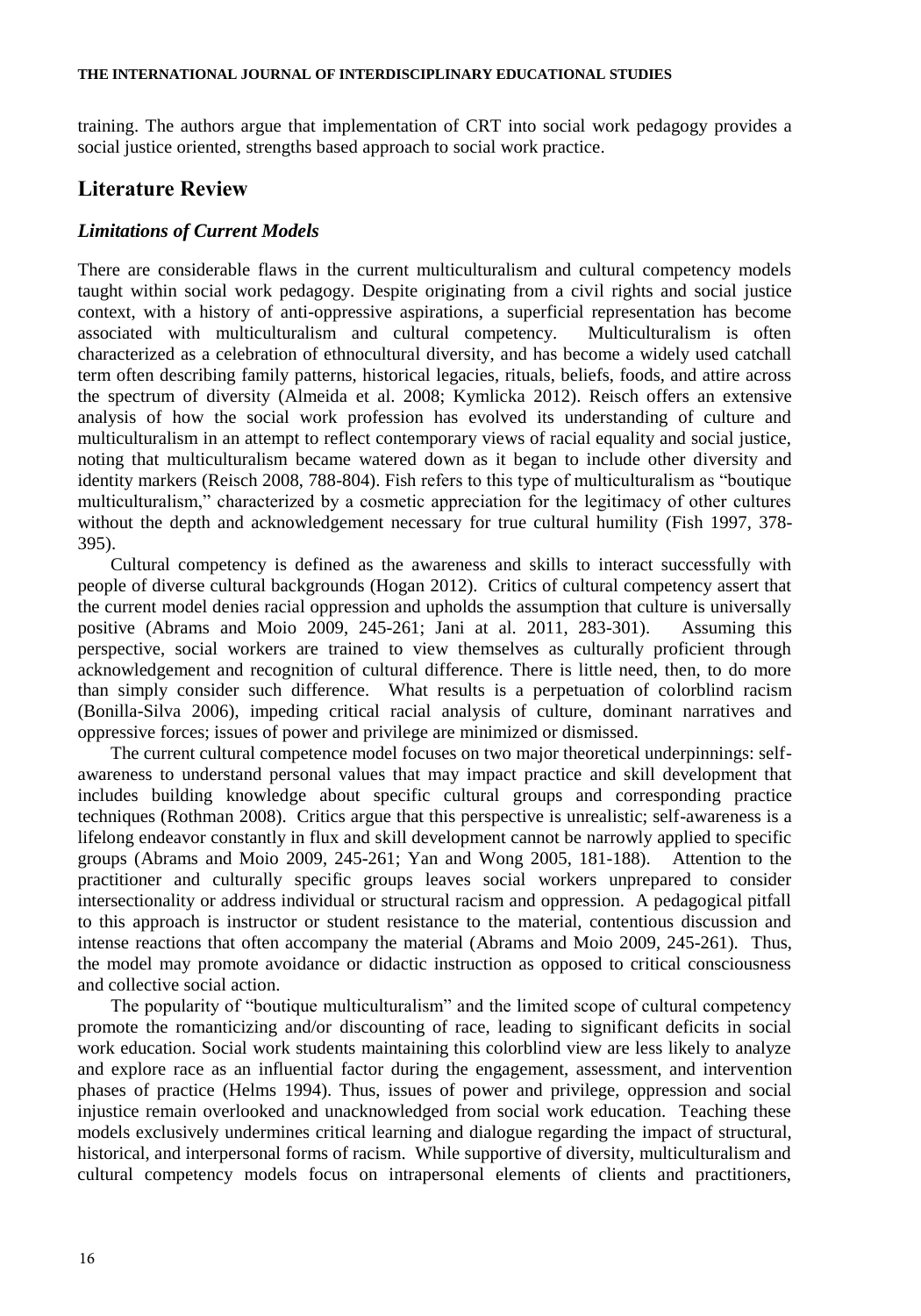neglecting the substantive utility in exploration and analysis of interpersonal communication. As a result, social workers avoid accountability in examining interpersonal bias, ultimately supporting the status quo of privilege (Smith 2006).

#### *CRT Theoretical Concepts*

There is a need for increased scrutiny regarding how social justice concepts (including but not limited to diversity, power, privilege, racism, discrimination and oppression) are identified and taught in social work education. Social work is a discipline dedicated to improving the quality of life for all humans within a context of marginalization, inequity and systemic stratification. Thus, we must continuously endorse amendments in our practice, policies, teaching practices and training materials to counteract interpersonal, organizational and systemic barriers (Abrams and Moio 2009, 245-261). A number of researchers (Abrams and Moio 2009, 245-261; Johnson 2012; Ortiz and Jani 2010, 283-301) have identified CRT as an effective teaching model for advancing social justice within the social work profession.

CRT is a progressive model that employs an analytical lens to critically examine the intersection of race, law and power (Yosso et al. 2009, 659-691). Because social justice is a fundamental value in social work, social workers and social work students need skills in engaging, assessing and intervening with client systems while acknowledging the impact of power and privilege. Operating under the premise that race and racism are endemic to our society, CRT acknowledges the intersection of racism with other forms of subordination such as gender, sexuality, class, nationality and language (Smith et al. 2007, 559-585). Intersectionality has become a prominent, more widely accepted model with which to engage and deconstruct how visible and invisible identity factors intersect and fundamentally impact individual experiences of power and privilege. McIntosh depicted the advantages of white privilege as attaching more to race rather than religion, class or geographical location despite the interlocking interconnectedness of the oppressions (McIntosh 1998, "A Personal Account of Coming to See Correspondences Through Work in Women's Studies"). Thus, utilizing an intersectionality based, race centered approach is critical in providing social work students with the skills to become effective practitioners.

In promoting a social justice curriculum, social work educators are challenged with balancing CSWE mandated diversity instruction with critical thinking that supports antioppressive practice. CRT provides tools and language that begin to tolerate critical exploration of race, privilege and social justice in classes and fieldwork. Students enter social work programs with vastly differing social identities, education, personal and professional experiences regarding racism, contributing to pedagogical complexity (Rozas and Miller 2009, 24-39). An inherent challenge in teaching about racism is acknowledging the realities of racism and oppression while concurrently addressing discrepancies in experiences by those with privilege. Thus, although students are educated regarding racial, gender, and sexual disparities, privileged students may still remain skeptical or defensive (Rozas and Miller 2009, 24-39). Denial or defensiveness can permeate the social work academic climate, resulting in students experiencing difficulty with identification and articulation of appropriate terms to explore race, power, and privilege. Though unlikely to reduce the inherent tension and conflict in dialogues about race, the language of CRT does offer students concrete ways to understand the relationship of race, power, and privilege (Abrams and Moio 2009, 245-261). Developing the capacity to apply language improves student's proclivity to critically engage and explore topics of race, power, and privilege and intersections of other identity markers in micro, mezzo (meso), and macro systems. Rozas and Miller state that helping students develop a common language to explore race, power, and privilege helps challenge prior beliefs and bias while raising critical consciousness (Rozas and Miller 2009, 24-39).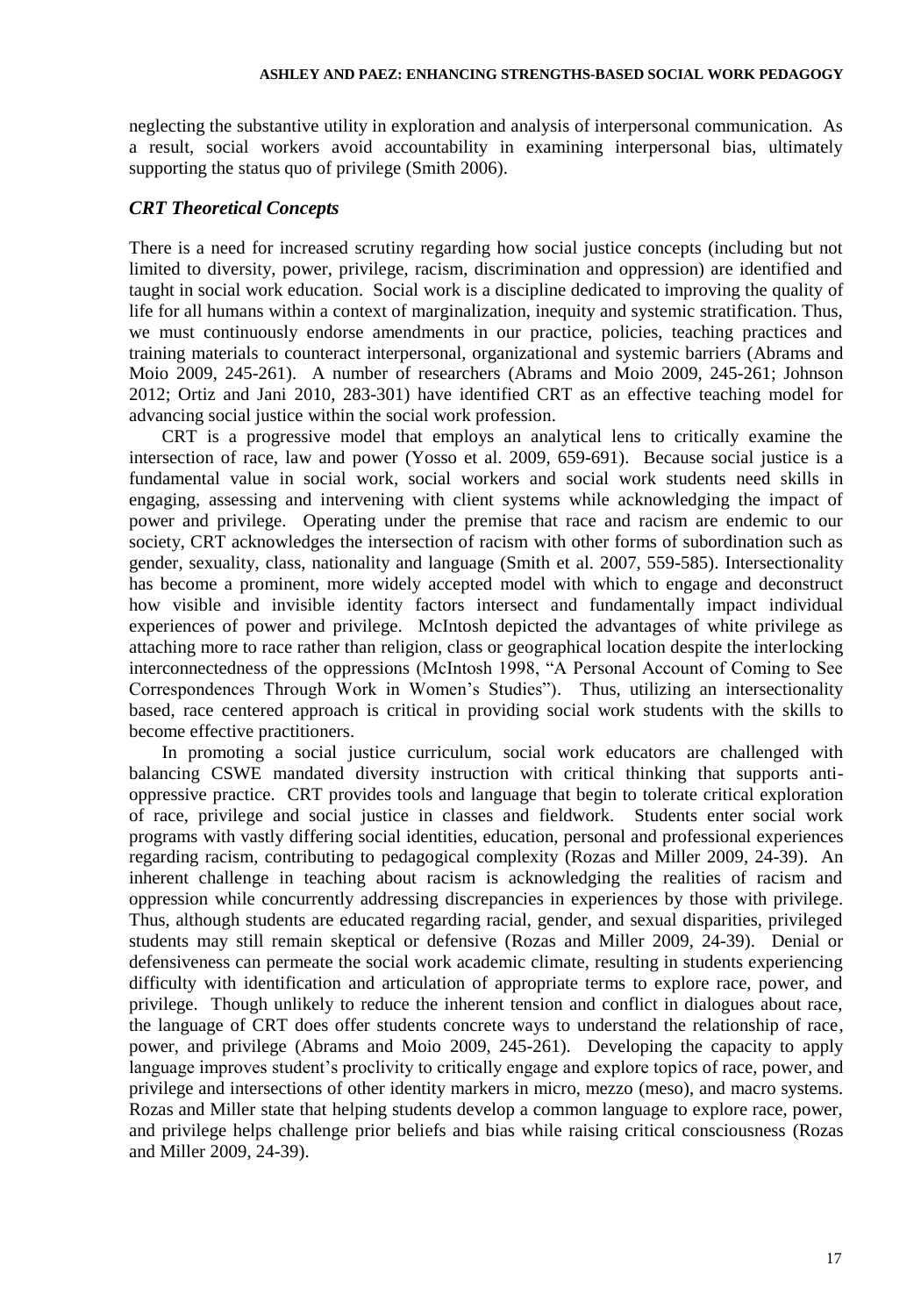#### **THE INTERNATIONAL JOURNAL OF INTERDISCIPLINARY EDUCATIONAL STUDIES**

Classroom dialogues about race, privilege and oppression are often wrought with tension and discomfort; it now becomes incumbent upon instructors to engage students, tolerate discomfort, contain emotional reactivity and espouse a critical lens comprehensively into the curriculum. Landreman, Edwards, Balon and Anderson contend that transformative social justice education is almost never about an exercise or handout, but instead is in how the material is facilitated (Landreman et al. 2008, 2-10). Disseminating intersectionality as a single lecture without integration into course content and process creates a negative, hostile climate, discouraging the authenticity necessary to develop critical consciousness (Yosso et al. 2009, 659- 691).

Clients may also benefit from employing a CRT lens in social work education (Abrams and Moio 2009, 245-261; Ortiz and Jani 2010, 175-193). Increasing students' awareness of intersectionality and exposure to their own power and privilege may decrease incidents of racial microaggressions with clients (Sue et al. 2009). Studies reveal that racial microaggressions, whether intentional or unintentional, have deleterious consequences for recipients including adverse effect on mental health, creation of a hostile or invalidating climate, and decreased problem solving ability (Sue et al. 2009). Confrontation of these dynamics in the classroom can initiate growth and compassion while avoidance may further marginalize already vulnerable populations. Inherent opportunities for discomfort, dialogue and practice using CRT are important if students are to be proficient in navigating the real life dilemmas of clients, families and systems.

# **Methodology**

We utilized qualitative research through focus groups to examine how graduate students experienced and retained information from a one-day CRT conference. A correlated objective was to observe the impact of increased attention to race, power and privilege on student perspectives and their emerging social work values. Focus groups have the capacity to generate a wealth of information and understanding about participants' experiences through guided dialogue and group dynamics (Gray 2004, 5-11; Morgan 1998; Yosso et al. 2009, 659-691). Although the development of knowledge and skills that have sustained effects on practice is challenging, research supports the possibility of affecting change following brief training (Dowey et al. 2007, 52-57; Dunst and Raab 2010, 239-254).

### *Sample*

Fifty students were randomly selected and emailed by the researchers inviting them to participate in a focus group. The sample was a sample of convenience, consisting of the students who accepted the invitation. All the students were in their concentration year of a two year MSW program at a public university in the United States. There was notable cultural diversity among the participants. Half of the participants self-identified as biracial: Chinese/Vietnamese (1), Filipino/Caucasian (1) and Latino/Caucasian (1). The other half self-identified as African American (1), Latino (1) and Caucasian (1). There was variability in the ages of the participants, ranging from age 24 to 50 (mean 31.1). There was one male and five female participants. All focus groups were held in English.

### *Procedure*

The CRT conference was held six months prior to the focus groups. Prior to initiating the focus groups, interested participants were provided with informed consent regarding the purpose of the research, methodology and anticipated publication of results. Each of the groups had a structured format and lasted approximately 75 minutes. Participants in each group were asked identical questions regarding their experience at the conference and their knowledge about CRT prior to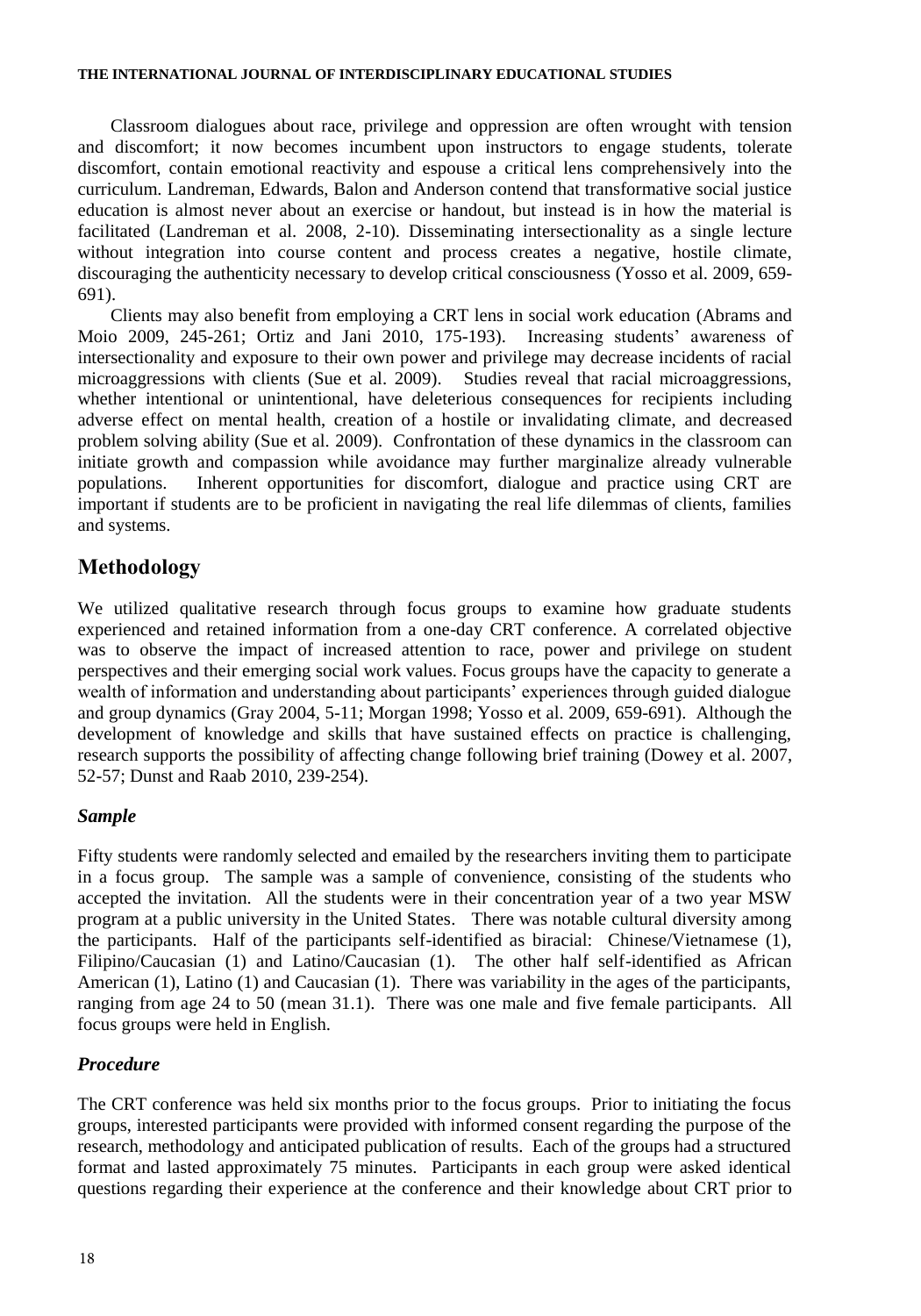#### **ASHLEY AND PAEZ: ENHANCING STRENGTHS-BASED SOCIAL WORK PEDAGOGY**

and post-conference. Each focus group consisted of three students, including a note taker and the researchers. Three mini focus groups were held due to the marginal number of responses by interested students and difficulties aligning with students' schedules.

#### *Analysis*

Following data transcription, the researchers individually then collectively coded the data. The process included review of transcribed data, identification of common categories and labeling the categories based on themes (Yosso et al. 2009, 659-691). Thematic analysis was utilized to "identify, analyze, and report patterns within the data" (Braun and Clark 2006, 79). Careful attention was paid to individual expressions of the participants as well as the dynamics, interaction and content of the group perspective(s) (Liamputtong 2011). Quotes were extracted to illustrate student responses contextualizing their experiences during and following the conference.

# **Findings**

A substantial body of research supports CRT as a viable method of integrating race, privilege and power into social work education. Findings from the three mini focus groups substantiate the utility of CRT as a framework for dialogue, critical analysis and practice implementation of social justice concepts in social work education. Focus group data signifies that CRT education ignited student interest in further examination of race and racial oppression and produced a desire for informed language to expand critical discussions of race, power, and privilege.

Our findings, described below, extricate the challenges identified by students in the focus groups as well as the applicability of CRT to address them. The primary concerns reported by the MSW students participating in these focus groups were: *Limited language capacity to explore race, power and privilege; Discomfort in discussing race related issues, prejudice, discrimination and oppression*; and *Difficulty with application of social justice concepts into practice*. These challenges impact students' participation in academic courses, their ability to refine critical analysis skills, and the application of academic concepts into practice within field placement internships.

### *Limited Language Capacity to Explore Race, Power, and Privilege*

A prevailing theme among participants suggested that prior to CRT instruction, exploring race, power, and privilege was uncomfortable and generally avoided. Reports about how or when they explored these issues seemed dependent on context (i.e. previous lived experiences, social location, and identity). Students identified very few courses where these issues were brought up with any consistency; they indicated a limited capacity to identify and articulate appropriate terms to explore race, power, and privilege. Students reported that exposure to the CRT framework built confidence to more effectively articulate their perspectives about race. Developing the capacity to apply language appeared to improve student's proclivity to critically engage and explore topics of race, power, and privilege and intersections of other identity markers in micro, mezzo (meso), and macro systems. This is captured in their comments:

"Race is something that always impacts people but isn't always overtly expressedqualities, stereotypes, that impact perceptions and experience."

"Before I would just throw in key words to get away with the diversity requirement but after learning more about CRT there has been a highlighted focus of social justice issues."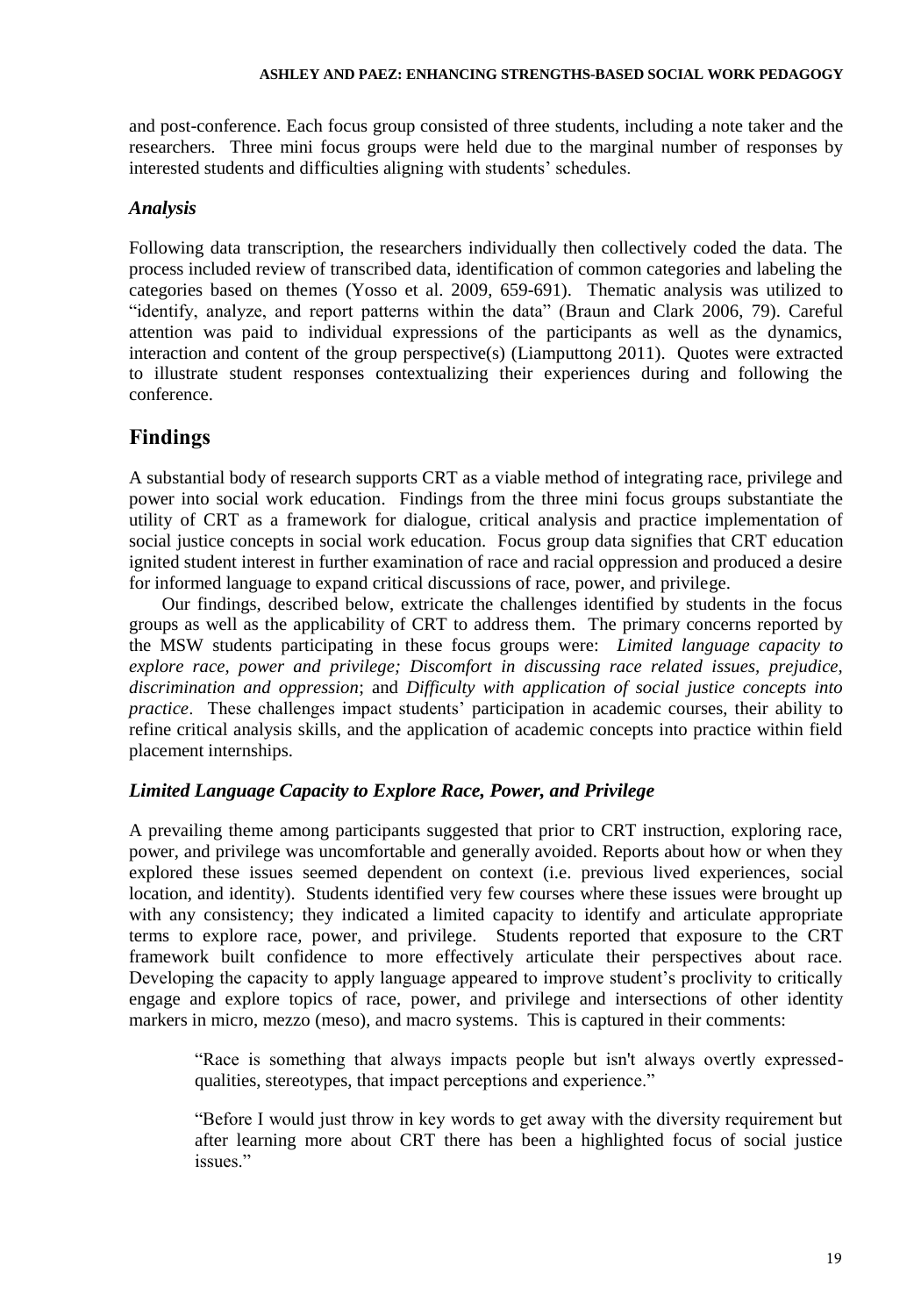"CRT gave me a label for it [racism], and CRT is incorporated into every aspect of what we do."

"It's a way of viewing the world from a different perspective than my own. It's different to look at things from the minority/oppressed view rather than the master narrative. The tenets… teach us how to use [CRT] in practice through language and perceptions of others and ourselves."

#### *Discomfort in Discussing Race related Issues*

Students consistently referred to feelings of tension and discomfort occurring in dialogues about race, power, and privilege, both in and out of the classroom. Students indicated they assessed the relative security of each course, asserting that classes or instructors without a CRT or intersectionality lens were considered unsafe, even when the acknowledgment of diversity was explicitly part of instruction. One of the primary concerns was that instructors were not willing or able to contain the environment, leaving it unsafe for critical analysis or authentic dialogue. A common theme among focus groups was the experience of bifurcation within their cohort into "white" and "minority" groups. Highlighting those point, students commented:

"I have felt unsafe to share. The facilitator did not create a safe environment. I felt patronized. I saw peers rolling their eyes and some felt attacked. It felt like the white people versus the minorities and no one was safe."

"In some circumstances there was a polarizing of race. Some students didn't feel accepted because a certain race wasn't validated in class. If it isn't directed well, it can turn ugly really fast."

"[CRT] Discussions help me feel safe. They allow me to process and tolerate it when we can take breaks. CRT taught me a different kind of empathy."

"Professors should point out microaggressions and privilege in class. It's hard because of past experience. There is value in looking through the lens of CRT. CRT gives us tools to make less personal."

Students stated that CRT training provided tools and language to begin to tolerate critical exploration of race, privilege and social justice in classes and fieldwork. A consistent theme among students was the perception that instruction on race/culture without the consideration or discussion of privilege and power felt invalidating. Research supports the assertion that institutional microaggressions or invalidations are the most difficult to identify, explain or prove, and can be perpetuated passively via instructor inertia or the failure to address critical race related concerns (Yosso et al 2009, 659-691). Students reported often feeling divided based on cultural identity, resulting in further frustration, discouragement and alienation.

Students struggled to integrate their newfound knowledge with those they perceived as disinterested, uncomfortable or hostile. Students noted that while CRT offers a framework for increasing critical consciousness, it concurrently highlighted challenges between themselves and those without a CRT lens.

"CRT is a more radical theory – pushes buttons for people. I feel like people hate talking about it. It's loaded, uncomfortable."

"The labeling that CRT provides us with is not engrained in our society so it's difficult to discuss."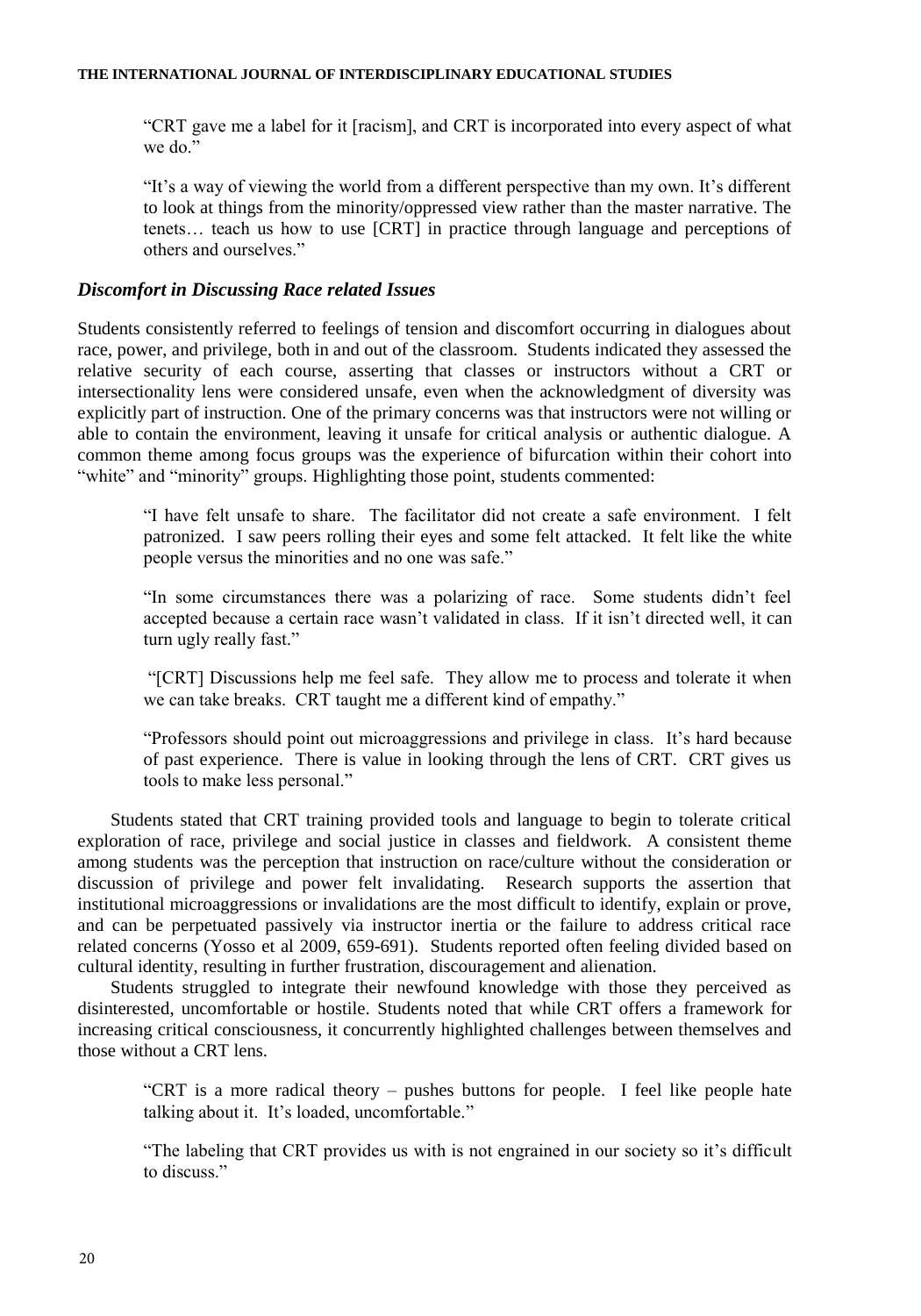#### **ASHLEY AND PAEZ: ENHANCING STRENGTHS-BASED SOCIAL WORK PEDAGOGY**

"It isn't easy in agencies. They talk about "those people," pinning people against each other and creating polarizing viewpoints with no middle."

#### *Difficulty with Application of Social Justice Concepts into Practice*

The application of race related issues, intersectionality, power, privilege and oppression presented an additional challenge. Student accounts reflected consistent difficulty in the implementation of social justice concepts into practice. With an increased self-awareness and more critically conscious world view, students explored inherent dilemmas in navigating through classes, agencies and systems with a different perspective.

"The professors that do talk about social justice create a culture within the program that promotes critical thinking, which is difficult. It doesn't happen in every class."

"I realize it will take a long time to change a thought process and use such a critical thought process in other areas."

"I feel like there would be conflicts within an agency to try to apply this. There is no time to have conscious and critical thought."

"With clients other things need to be brought up and it's not the first priority. As a social worker, you have to self-reflect and self-check because you are in a position of power."

The participants noted that CRT concepts provided an increased level of confidence to engage in informed discussions on race, power, and privilege, as well as the courage to begin to grapple with the application of social justice concepts to practice. Students reported increased self-awareness and more critically conscious world view in and out of the classroom. However, CRT is not a panacea and the barriers inherent within social work education frameworks persist. Colleagues, instructors and supervisors may minimize the significance of oppression and privilege, and institutional microaggressions may go unacknowledged, creating tense and discomforting spaces for critical conversations about race, power, and privilege.

### **Limitations**

The small sample size precludes the inclusion of additional perspectives on the impact and effectiveness of the conference and may impact the generalizability of the findings. It is possible that those who agreed to participate did so because of heightened interest in the topic or related to the CRT interest of the researchers. This is particularly relevant in relation to the diversity of the sample that was predominantly non-white and multi-ethnic. However, inclusion of nondominant perspectives in research may require smaller sample sizes to reach underresearched, hard to reach populations that make random sampling all but impossible (Benoit et al. 2005, 263- 282). Sandelowski asserts:

An adequate sample size in qualitative research is one that permits- by virtue of not being too large- the deep, case oriented analysis that is the hallmark of qualitative inquiry, and results in – by virtue of not being too small- a new and richly textured understanding of experience (Sandelowski 1995, 179-183).

While the six participants reflected only 3% of their cohort (n=238), the gender and cultural demographics of the sample were consistent with the full time MSW student population at the time the focus groups were conducted (see Figure 1), with the exception of White students. The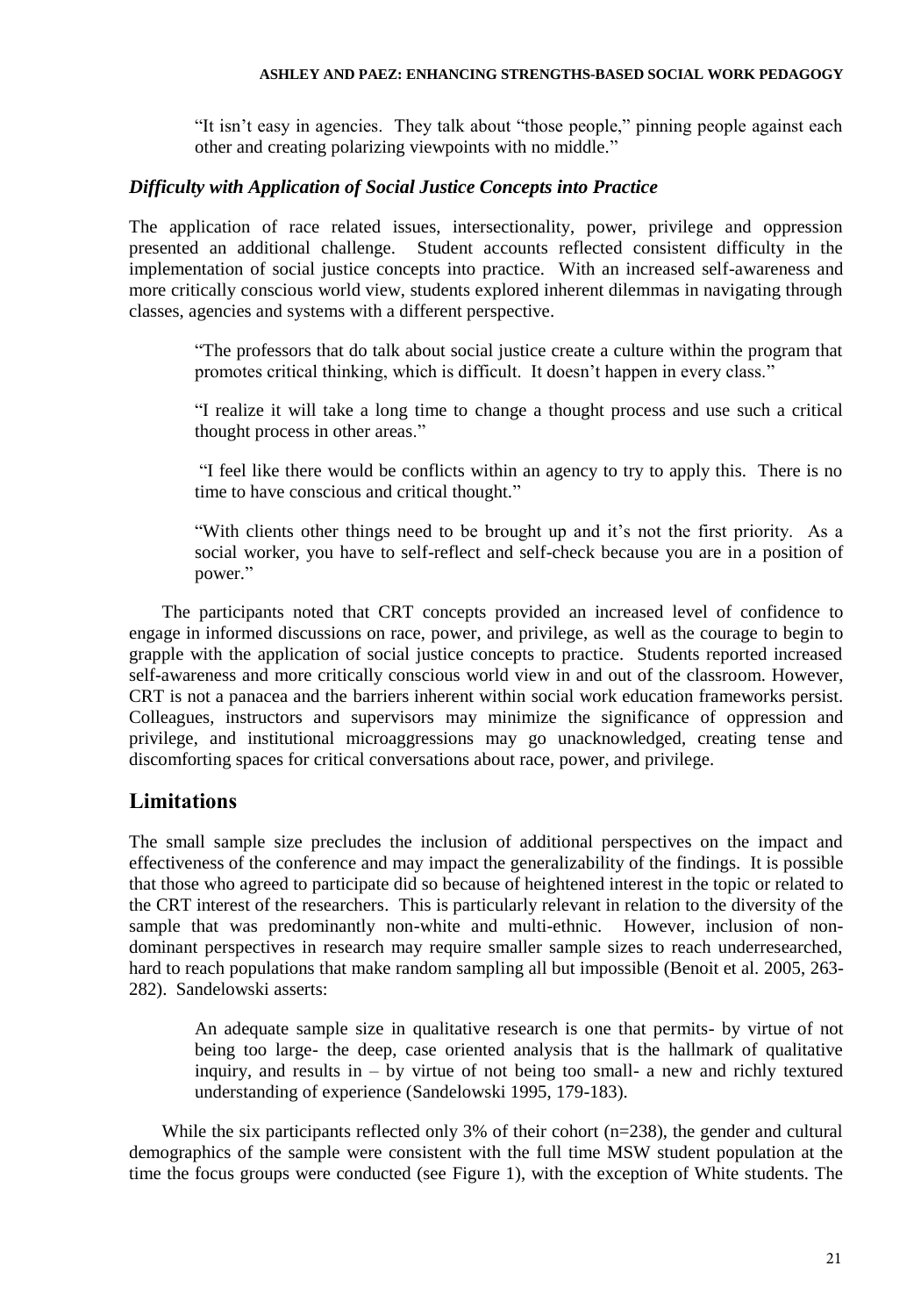sample represented under half of the number of White students in the full time student population. While the current research benefitted from the sole Caucasian participant, additional perspectives from White students are absent from the data.



Figure 1

Despite the small sample size, results from the mini focus groups consistently point toward the acquisition of critical skills and information following the CRT event. The participants indicated a shift in how they perceived the role of social workers as social justice advocates, increasing the visibility of power and privilege and clarifying their role as agents of change. Future research should include a larger sample to potentially elicit increased diversity of responses, as well as greater capacity to discern differences between groups.

#### **Discussion**

While a substantial body of research supports CRT as a viable method of integrating race, privilege and power into social work education, the present research is one of the first to examine the impact of a one day CRT conference on MSW students. Findings from mini focus groups provide preliminary evidence that CRT offers a framework for dialogue, critical analysis and practice implementation of social justice concepts. Student responses confirmed the limitations of current multiculturalism and cultural competency models and reflected the necessity for tools to navigate the complexities of race, diversity and social justice.

Focus group data signifies that the CRT conference ignited student interest in further examination of race and racial oppression and produced a desire for informed language to expand critical discussions of race, power, and privilege. We consider this finding of significance, since it offers direction for moving beyond traditionally taught models. Whereas multiculturalism and culturally competent models may ultimately reinforce dominant ideology, CRT provides a lens to view people within their socio-political-cultural context. This paradigm shift promotes a new way of thinking; moving away from client focused pathology to strengths based critical analysis of the role of dominant group values and norms.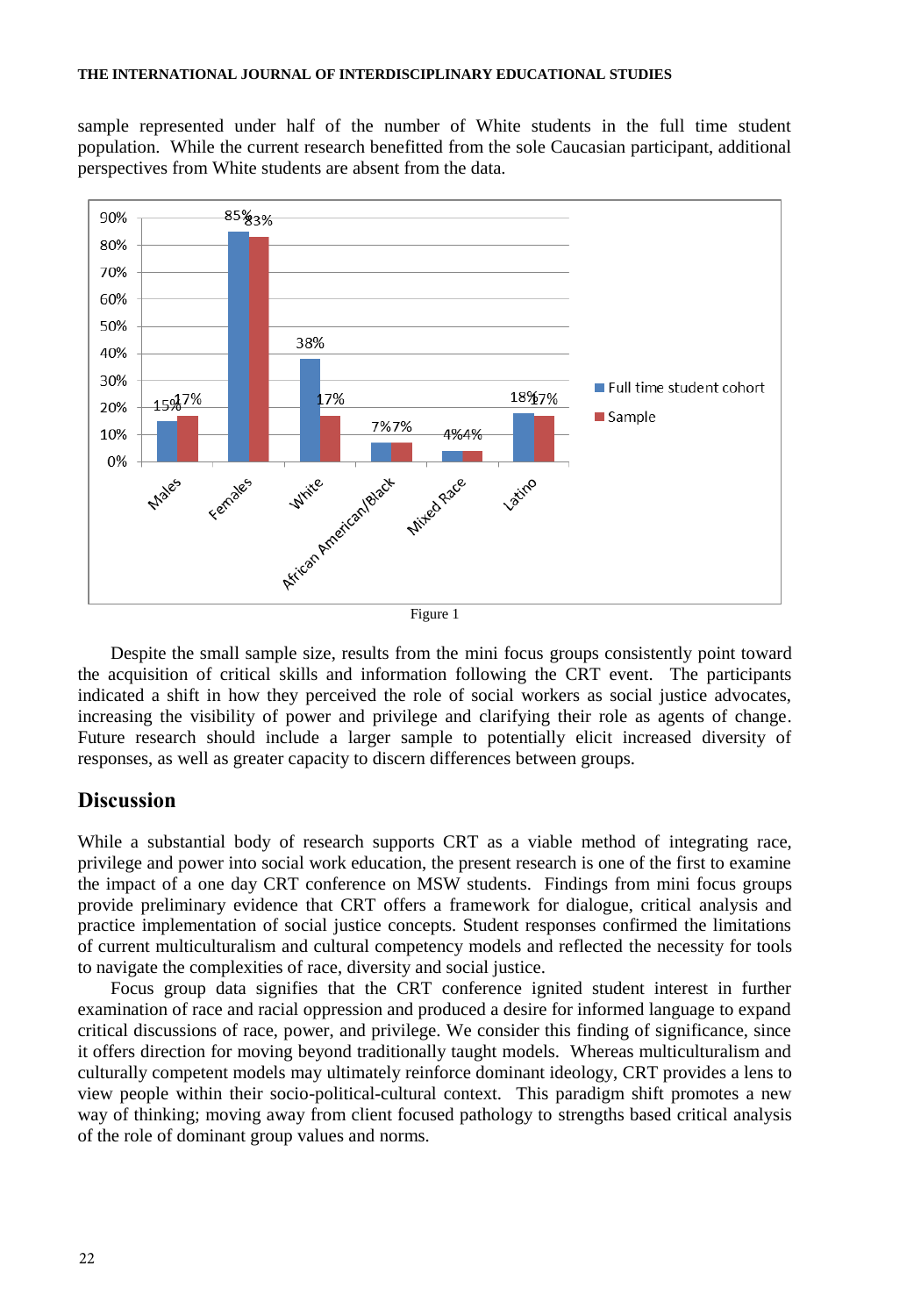#### **Implications**

The data from this study illuminates the need for increased scrutiny regarding how social justice concepts (including but not limited to diversity, power, privilege, racism, discrimination and oppression) are identified, taught and explored in social work education. The models of multiculturalism and cultural competency have underscored the need for a more contemporary vehicle to infuse depth, critical analysis and cultural humility to the education of social workers. CRT offers language, a lens and a strengths based framework to acknowledge intersectionality, with race as a primary construct. While students reported increased knowledge and comfort with these concepts after exposure to the CRT framework, they consistently reported struggling with classroom and field dynamics that were not open to critical dialogue. Nonetheless, the opportunities for discomfort, dialogue and practice using this perspective are important if students are to be proficient in navigating the real life dilemmas of clients, families and systems.

Because CRT challenges the status quo and familiar dominant narratives, faculty and students within the context of a university setting may view CRT as radical, extreme, divisive, and uncomfortable. As a result, integration of CRT into mainstream generalist social work education may be difficult. Despite the relevance to social work's mission to fight oppression and social injustice, changes to social work's mainstream dominant ideologies and existing frameworks may be unpopular and potentially isolating in both the classroom and field. These obstacles suggest the need to anticipate and address the discomfort that might come with integration of CRT. Additional research should be conducted to analyze the impact and explore the feasibility of integrating CRT within social work schools/departments, practice and field settings.

#### **Conclusion**

CRT is an important tool within social work education, offering a counter space for students to engage in dialogue aimed at developing critical consciousness in and out of the classroom; for many students, this experience is exciting, liberating and empowering. Its emphasis on race, power, privilege, and intersectionality appears to challenge deeply held beliefs about traditionally accepted views of social work curriculum and training. While the language and tenets of CRT may cause discomfort and may be viewed as a radical departure from multiculturalism or cultural competency frameworks, student responses suggest that such a departure may be welcomed more than rejected - especially as systems of support are able to promote solidarity and collective learning. To fulfill its commitment to social justice, social work education must continue to raise critical consciousness, emphasizing advocacy, resilience, and resistance to mechanisms of oppression. This research supports CRT as a compelling, strengths based approach that meets those objectives.

# **REFERENCES**

- Abrams, Laura S., and Jené A. Moio. 2009. Critical race theory and the cultural competence dilemma in social work education. Journal of Social Work Education 45 No.2:245-261.
- Almeida, Rhea, Ken Dolan Del-Vecchio, and Lynn Parker. 2008. Transformative Family Therapy: Just Families in a Just Society. Boston: Allyn & Bacon.
- Benoit, Cecilia, Mikael Jansson, Alison Millar, and Rachel Phillips. 2005. Community-academic research on hard-to-reach populations: Benefits and challenges. Qualitative Health Research 15 No.2:263-282.
- Bonilla-Silva, Eduardo. 2006. Racism Without Racists: Color-blind Racism and the Persistence of Racial Inequality in the United States. Lanham: Rowman & Littlefield Publishers.
- Braun, Virginia, and Victoria Clarke. 2006. Using thematic analysis in psychology. Qualitative Research in Psychology 3 No.2:77-101.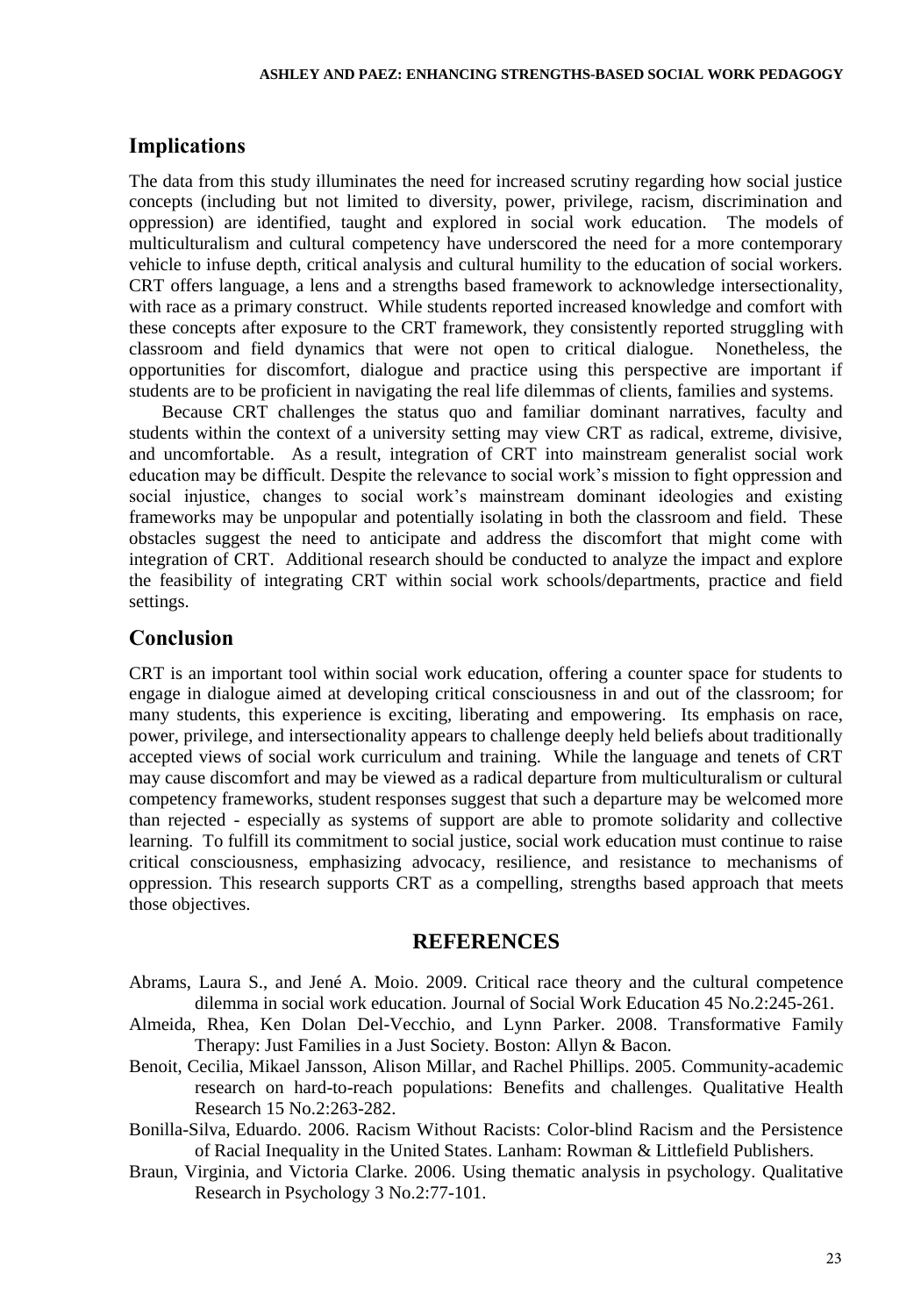#### **THE INTERNATIONAL JOURNAL OF INTERDISCIPLINARY EDUCATIONAL STUDIES**

Council on Social Work Education. 2008. Educational Policy and Accreditation Standards.

- Dowey, Alan, Sandy Toogood, Richard P. Hastings, and Susie Nash. 2007. Can brief workshop interventions change care staff understanding of challenging behaviours?. Journal of Applied Research in Intellectual Disabilities 20 No.1:52-57.
- Dunst, Carl J., and Melinda Raab. 2010. Practitioners' self-evaluations of contrasting types of professional development. Journal of Early Intervention 32 No.4:239-254.
- Fish, Stanley. 1997. Boutique multiculturalism, or why liberals are incapable of thinking about hate speech. Critical Inquiry:378-395.
- Gray, Mel. 2011. Back to basics: A critique of the strengths perspective in social work. Families in Society: The Journal of Contemporary Social Services 92 No.1:5-11.
- Helms, Janet E. 1994. How multiculturalism obscures racial factors in the therapy process: 162. Comment on Ridley et al, Sodowsky et al, Ottavi et al., and Thompson et al.
- Hogan, Mikel. 2012. The four skills of cultural diversity competence. Cengage Learning
- Jani, Jayshree S., Dean Pierce, Larry Ortiz, and Lynda Sowbel. 2011. Access to intersectionality, content to competence: Deconstructing social work education diversity standards. Journal of Social Work Education 47 No.2: 283-301.
- Johnson, Tiffany. 2012. "For School Social Workers: Race and the School Social Worker." Featured Article, NASW Illinois Chapter (February): [http://naswil.org/news/chapter](http://naswil.org/news/chapter-news/featured/for-school-social-workers-race-and-the-school-social-worker)[news/featured/for-school-social-workers-race-and-the-school-social-worker.](http://naswil.org/news/chapter-news/featured/for-school-social-workers-race-and-the-school-social-worker)
- Kymlicka, Will. 2012. Multiculturalism: Success, Failure, and the Future. Transatlantic Council on Migration, Migration Policy Institute.
- Landreman, Lisa, Keith E. Edwards, Daniello Garma Balón, and Grant Anderson. 2008. Wait! It takes time to develop rich and relevant social justice curriculum. About Campus 13 No.4: 2-10.
- Liamputtong, Pranee. 2011. Focus Group Methodology: Principle and Practice. Sage Publications.
- McIntosh, Peggy 1988. "White Privilege, and Male Privilege: A Personal Account of Coming to See Correspondences Through Work in Women's Studies." Working Paper 189, Center for Research on Women, Wellesley College, Wellesley, Mass (February): http://www. nymbp. org/reference/WhitePrivilege. pdf, 1988.
- McMurray, Isabella, Helen Connolly, Michael Preston‐Shoot, and Veronica Wigley. 2008. Constructing resilience: Social workers' understandings and practice. Health & social care in the community 16 No.3:299-309.
- Morgan, David. 1998. Focus Groups on Qualitative Research. Newbury Park, CA: Sage
- Ortiz, Larry, and Jayshree Jani. 2010. Critical race theory: A transformational model for teaching diversity. Journal of Social Work Education 46 No.2:175-193.
- Reisch, Michael. 2008. From melting pot to multiculturalism: The impact of racial and ethnic diversity on social work and social justice in the USA. British Journal of Social Work 38, No.4:788-804.
- Rice, Karen, and Heather Girvin. 2010. Using a strengths-based perspective to change perceptions: An exploratory study. Journal of Baccalaureate Social Work 15 No.2:1-16.
- Rothman, Juliet C. (2008). Cultural Competence in Process and Practice: Building Bridges. Boston: Allyn & Bacon.
- Rozas, Lisa Werkmeister, and Joshua Miller. 2009. Discourses for social justice education: The web of racism and the web of resistance. Journal of Ethnic & Cultural Diversity in Social Work 18 No.1-2:24-39.
- Sandelowski, Margarete. 1995. Sample size in qualitative research. Research in Nursing & Health 18 No.2:179-183.
- Smith, Andrea. 2006, Heteropatriarchy and the three pillars of white supremacy. Incite:66-73.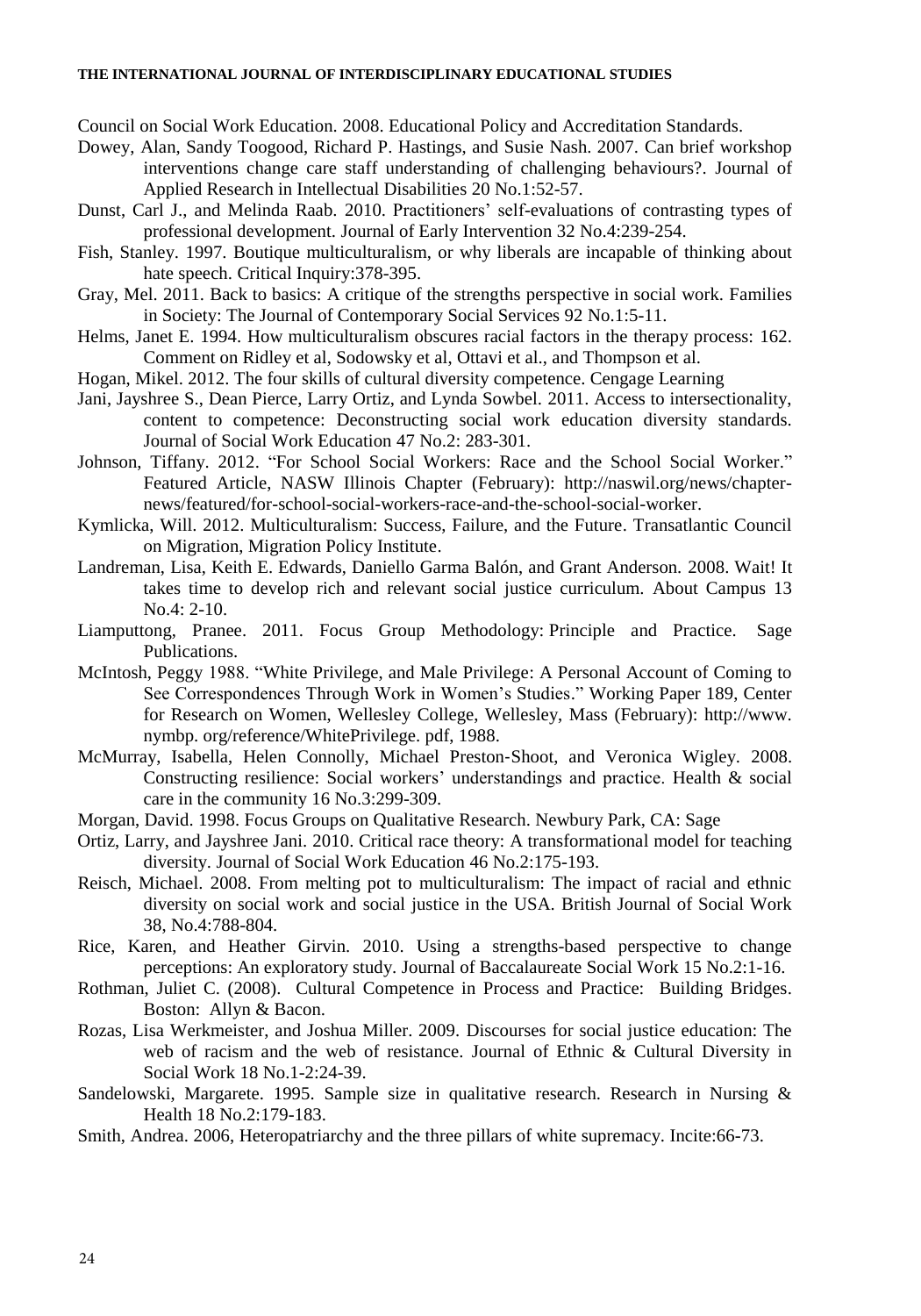- Smith, William A., Tara J. Yosso, and Daniel G. Solórzano. 2007. Racial primes and black misandry on historically white campuses: Toward critical race accountability in educational administration. Educational Administration Quarterly 43 No.5:559-585.
- Sue, Derald Wing, Christina M. Capodilupo, Gina C. Torino, Jennifer M. Bucceri, Aisha Holder, Kevin L. Nadal, and Marta Esquilin. 2007. Racial microaggressions in everyday life: implications for clinical practice. American Psychologist 62, No.4:271.
- Yan, Miu Chung, and Yuk-Lin Renita Wong. 2005. Rethinking self-awareness in cultural competence: Toward a dialogic self in cross-cultural social work. Families in Society: The Journal of Contemporary Social Services 86, No.2: 181-188.
- Yosso, Tara J. 2005. Whose culture has capital? A critical race theory discussion of community cultural wealth. Race, Ethnicity and Education 8 No.1:69-91.
- Yosso, Tara, William Smith, Miguel Ceja, and Daniel Solórzano. 2009. Critical race theory, racial microaggressions, and campus racial climate for Latina/o undergraduates. Harvard Educational Review 79 No.4:659-691.

### **ABOUT THE AUTHORS**

*Dr. Wendy Ashley:* Assistant Professor, Social Work Department, California State University Northridge, Northridge, California, USA

*Jose Paez:* Lecturer, Social Work Department, California State University Northridge, Northridge, California, USA